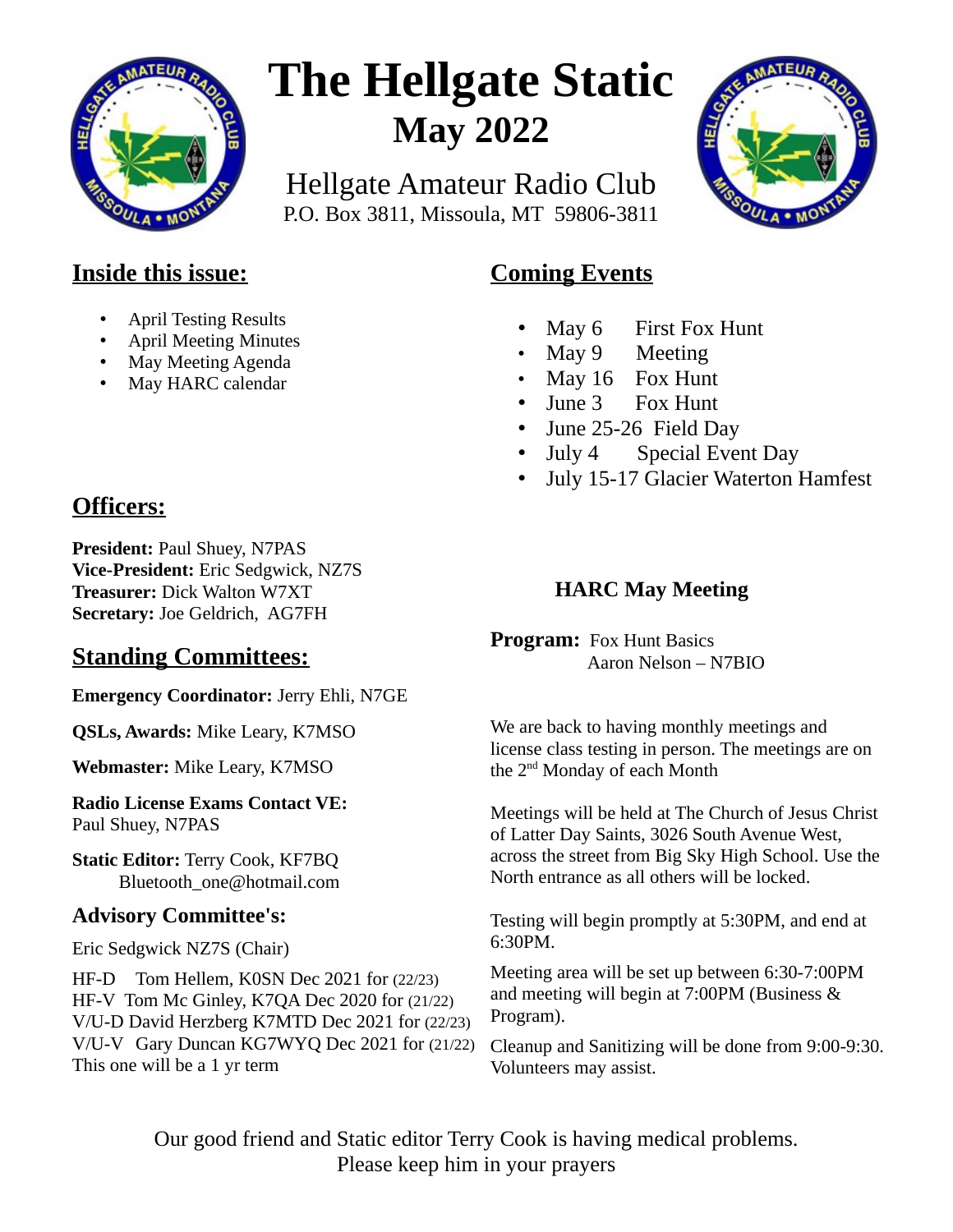#### **April Meeting Testing Results**

Congratulations to Dale who upgraded to General Class at the March 14<sup>th</sup> testing session.

Dale Baldwin passed his General exam, his callsign is KK7EKG

#### **HARC Minutes 11 Apr 2022**

Meeting called to order at 7pm by President Paul N7PAS,

Roll was taken:

Dean N7DLP, Sandra KF7GZR, Jerri N7JGS, Tom K0SN, Tom K7QA, Doug KC7BOG, Gary KG7WYA, Dale KK7EKG, Larry K7GIS, David K7MTD, Aaaron N7BIO, Jackie AC7RBC, George KJ7OKW, Andy KF7CBY, Joe AG7FH, Paul N7PAS, Eric Nz7S, Dick W7XT.

Approval of March minutes:  $1<sup>st</sup>$  Dick,  $2<sup>nd</sup>$  Tom, Motion passed.

Tresures report since last month by Dick. 1<sup>st</sup> Dean, 2<sup>nd</sup> David K7MTD, Motion passed.

- 1. Dick handed out a list of donated equipment that the club has for sale. A member can place a bid on any equipment , an email will be sent out to all members on the bid, and if another member is interested in that piece of equipment they will have 3 days to make a higher offer.
- 2. Dick also reported that on the Club's behalf he had submitted a letter to both the Forest Service and the ARRL objecting to the proposed repeater site fee on Forest Service lands.

Repeater Advisory Committee report – Nothing to report.

Discussion Items:

- 1. Any member interested in kit building for an Automatic Mobel Radio Delay Switch contact Paul N7PAS
- 2. Emergency Response Communications Power Point Programs will be used for programs if nothing else.
- 3. Preamble update discussion. Concenssis was that preamble is at NCO's discression and is a guideline.
- 4. Motion to sell LK-500 Amp to Tom K7QA for \$25.00 to reemberse him for the \$900.00 + cost to rebuild the unit and get it working. 1<sup>st</sup> Dean, 2<sup>nd</sup> Tom H, Motion passed.

Upcomming Events for 2022:

- 1. April 30 Riverbank Run From the  $13<sup>th</sup>$  YMCA meeting; 7 10 persons needed + tracker units..
- 2. May  $6 1$ <sup>st</sup> Fox Hunt this year.
- 3. May 9 next meeting
- 4. May 16 Fox Hunt
- 5, Jun  $3 Fox$  Hunt

Mars, Eric NZ7S, reports 2<sup>nd</sup> quarter Exercise will be May 3-7 2022 on 60 meters. Email sent to membership.

VHF Net Operators for May:  $4<sup>th</sup>$  – Eric NZ7S,  $11<sup>th</sup>$  – Jerri N7JGS,  $18<sup>th</sup>$  – TBD,  $25<sup>th</sup>$  – Paul N7PAS.

For Good and Welfare:

David K7MTD, Reports the Sat. morning 9am social net on 147.040 MHz is going well.

The business meeting was adjourned at 7:50 pm.

Time was turned over to George McKee KJ7OKW from Plains who gave a very informative 50 minute program on POTA (Parks On The Air) and SOTA (Summits On The Air).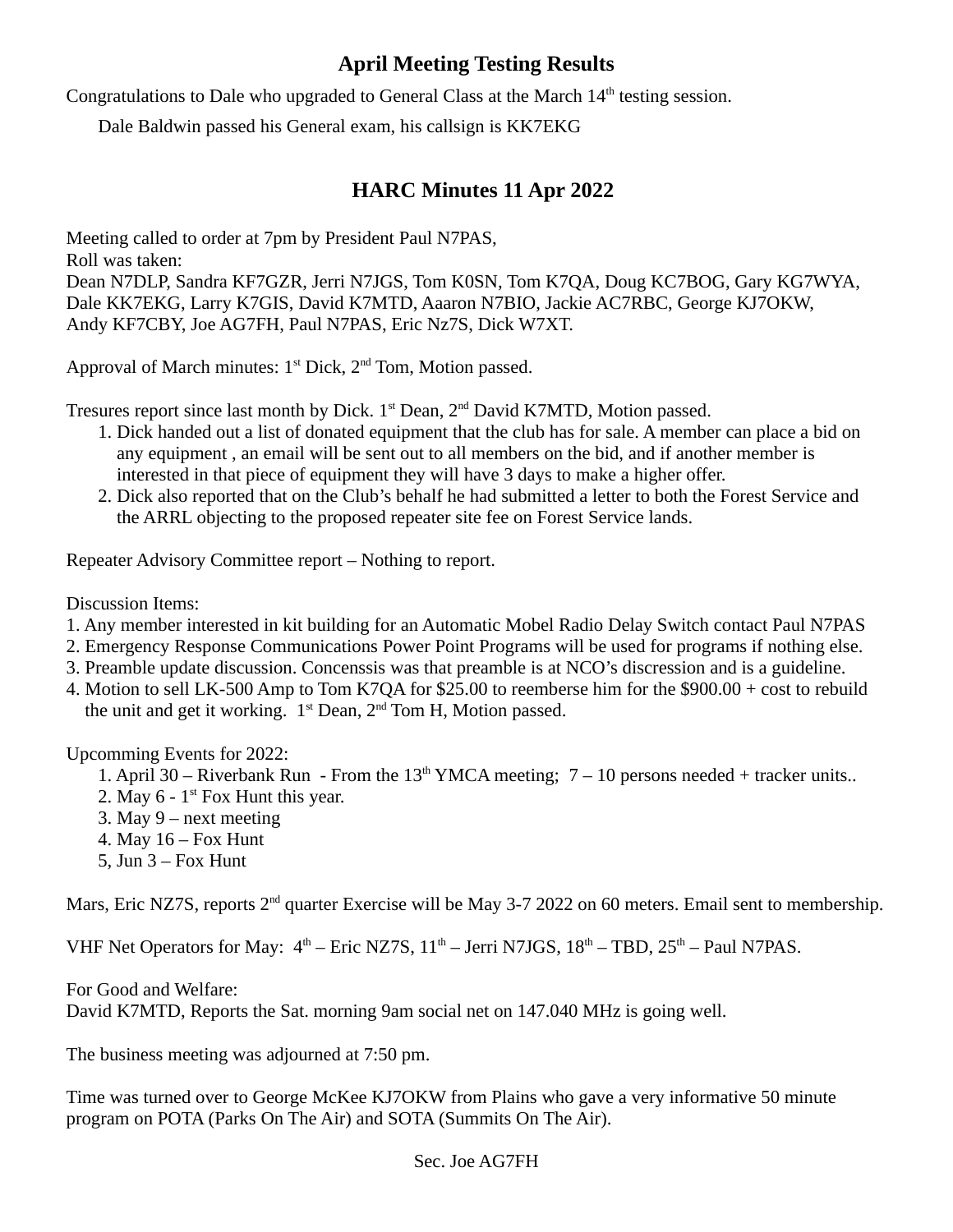## **HELLGATE AMATEUR RADIO CLUB**

**AGENDA** – 9 May 2022 meeting

| Introductions. Make sure you sign the attendance sheet                                                                                      |                 |                   |                                                                                   |  |  |  |  |  |  |
|---------------------------------------------------------------------------------------------------------------------------------------------|-----------------|-------------------|-----------------------------------------------------------------------------------|--|--|--|--|--|--|
| last meeting minutes:                                                                                                                       |                 |                   |                                                                                   |  |  |  |  |  |  |
|                                                                                                                                             |                 |                   | Discussion P/F/T                                                                  |  |  |  |  |  |  |
| Treasurer's report:                                                                                                                         |                 |                   |                                                                                   |  |  |  |  |  |  |
|                                                                                                                                             |                 |                   |                                                                                   |  |  |  |  |  |  |
|                                                                                                                                             |                 |                   |                                                                                   |  |  |  |  |  |  |
| Approval of Committee report: $1^{St}$ 2 <sup>nd</sup> 2 <sup>nd</sup> Discussion P/F/T                                                     |                 |                   |                                                                                   |  |  |  |  |  |  |
| Events for 2022:                                                                                                                            |                 |                   |                                                                                   |  |  |  |  |  |  |
| $6$ May - Fox Hunt - 1 st 13 Jun - Meeting                                                                                                  |                 |                   |                                                                                   |  |  |  |  |  |  |
| 9 May - Meeting                                                                                                                             |                 | 20 Jun - Fox Hunt |                                                                                   |  |  |  |  |  |  |
| 16 May - Fox Hunt 25 Jun - Field Day 12:00 PM to<br>26 Jun - Field Day 11:59 AM                                                             |                 |                   |                                                                                   |  |  |  |  |  |  |
| $3$ Jun $-$ Fox Hunt                                                                                                                        |                 |                   |                                                                                   |  |  |  |  |  |  |
| HARC Social Net every Saturday morning @ 9:00 AM on 147.040 Repeater                                                                        |                 |                   |                                                                                   |  |  |  |  |  |  |
|                                                                                                                                             |                 |                   |                                                                                   |  |  |  |  |  |  |
| <b>VHF Net NCS assignments:</b><br>May 4 NZ7S Backup N7JGS<br>May 11 N7JGS Backup K7MSO<br>May 18 K7MSO Backup N7PAS<br>May 25 N7PAS Backup |                 |                   | <b>Backup</b><br><b>Backup</b><br><b>Backup</b><br><b>Backup</b><br><b>Backup</b> |  |  |  |  |  |  |
| Good and Welfare. 1.                                                                                                                        |                 |                   |                                                                                   |  |  |  |  |  |  |
| *** Next Club meeting: April 11.<br>Adjournment: 1 <sup>st</sup>                                                                            | 2 <sup>nd</sup> | <b>P/F/T</b>      |                                                                                   |  |  |  |  |  |  |

**Program:** Fox Funt Basics, Transmitter, Antenna Build – Aaron Nelson - N7BIO